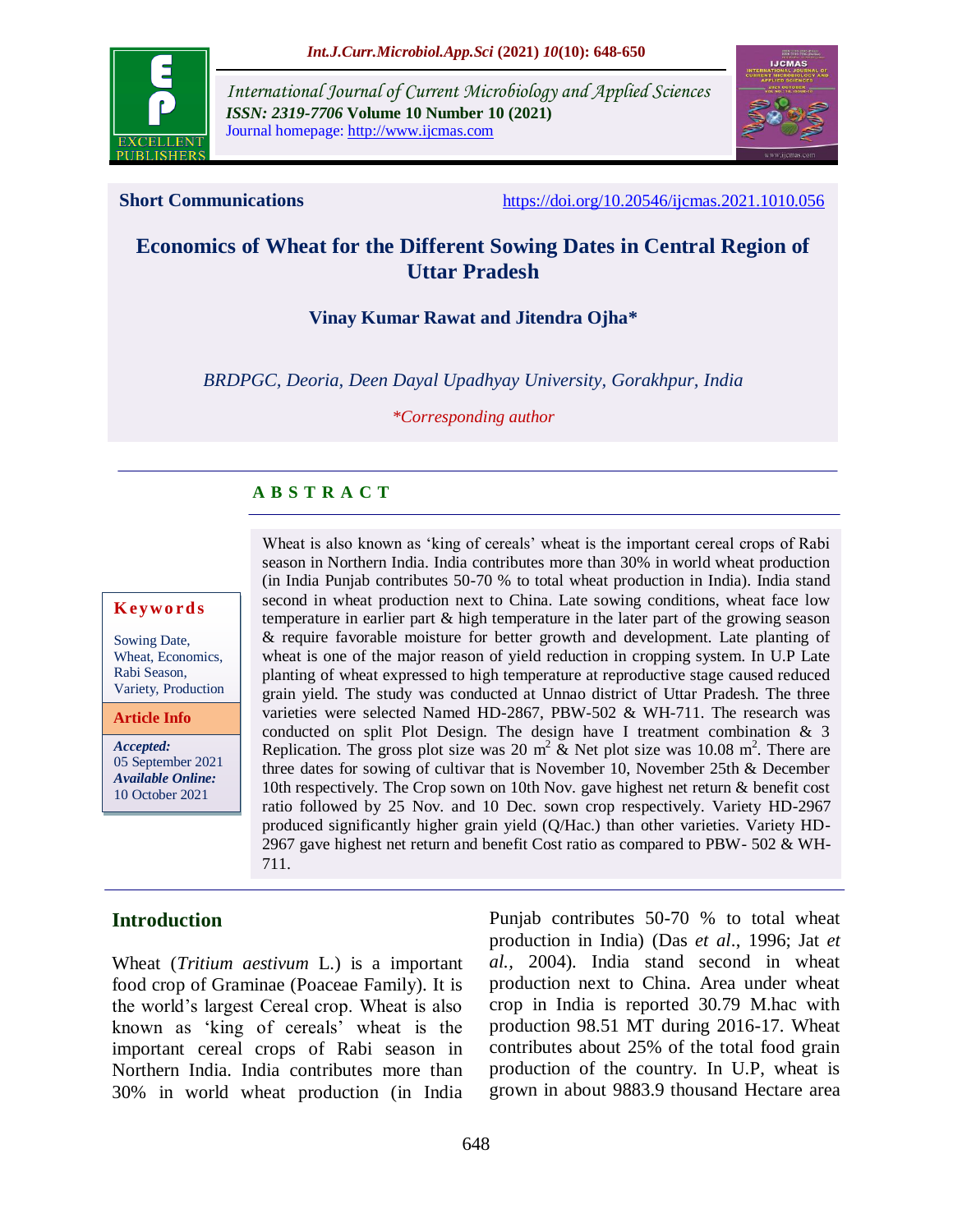with production of 34971 MT & productivity of 35.38 q/Hectare (SAD, 2017). Various factors like soil, climate, water etc affect the production of wheat among production factors, sowing time & wheat varieties are the most crucial factors deciding it's productivity. Late sowing conditions, wheat face low temperature in earlier part & high temperature in the later part of the growing season & require favorable moisture for better growth and development. Late planting of wheat is one of the major reason of yield reduction in cropping system. In U.P Late planting of wheat expressed to high temperature at reproductive stage caused reduced grain yield.

#### **Materials and Methods**

The study was conducted during Rabi season of 2018-19 at Unnao district of Uttar Pradesh state. The experimental farm falls under the Indogangetic alluvial tract of central Uttar-Pradersh. The seasonal rainfall of about 629.5 mm received mostly from IInd fortnight of June or First fortnight of july to mid October with a few showers in winter season. The maximum & minimum temperature in the Rabi seasons. Usually occurs 35o C and 10 o C respectively. The three varieties were selected Named HD-2867, PBW-502 & WH-711. The research was conducted on split Plot Design. The design has I treatment combination & 3 Replication. The gross plot size was 20 m2 & Net plot size was 10.08 m2. There are three dates for sowing of cultivar that is November 10, November 25th & December 10th respectively

#### **Results and Discussion**

The highest Net return (Rs. 485757 p/ Hac-1) and benefit cast ratio (2.42) was obtained in HD-2967 followed by PBW-502 (Rs. 81225 Hac-1 aw B:C ratio 2.30) and WH-711 (Rs. 77657.00 Hac-1) & B:C ratio 2.19).

The Crop sown on 10th Nov. gave highest net return & benefit cost ratio followed by 25 Nov. and 10 Dec. sown crop respectively. Variety HD2967 produced significantly higher grain yield (Q/Hac.) than other varieties. Variety HD-2967 gave highest net return and benefit Cost ratio as compared to PBW- 502 & WH-711.

## **Table.1** Effects of different dates of sowing in economics (Rs./Hac.) of Wheat

| <b>Treatments (</b><br>Date of Sowing) | <b>Common Cost</b><br>of Cultivation<br>(Rs/Hac) | <b>Gross Return</b><br>(Rs <sub>1</sub> Hac) | <b>Net Return</b><br>$(Rs$ ./ Hac.) | <b>B:C Ratio</b> |
|----------------------------------------|--------------------------------------------------|----------------------------------------------|-------------------------------------|------------------|
| <b>10 November</b>                     | 35379.00                                         | 120017.00                                    | 84638.00                            | 1:2.39           |
| 25 November                            | 35379.00                                         | 116155.00                                    | 80776.00                            | 1:2.28           |
| <b>10 December</b>                     | 35379.00                                         | 114611.00                                    | 79232.00                            | 1:2.24           |

#### **Table.2** Economics of different varieties (Rs./Hac.) of Wheat

| <b>Cultivators</b> | <b>Common Cost</b><br>of Cultivation<br>(Rs/Hac) | <b>Gross Return</b><br>(Rs <sub>1</sub> Ha <sub>c</sub> ) | <b>Net Return</b><br>$(Rs$ ./ Hac. | <b>B:C Ratio</b> |
|--------------------|--------------------------------------------------|-----------------------------------------------------------|------------------------------------|------------------|
| HD-2967            | 35379.00                                         | 121136.00                                                 | 85757.00                           | 1:2.42           |
| <b>PBW-502</b>     | 35379.00                                         | 116604.00                                                 | 81225.00                           | 1:2.30           |
| <b>WH-711</b>      | 35379.00                                         | 113036.00                                                 | 77657.00                           | 1:2.19           |